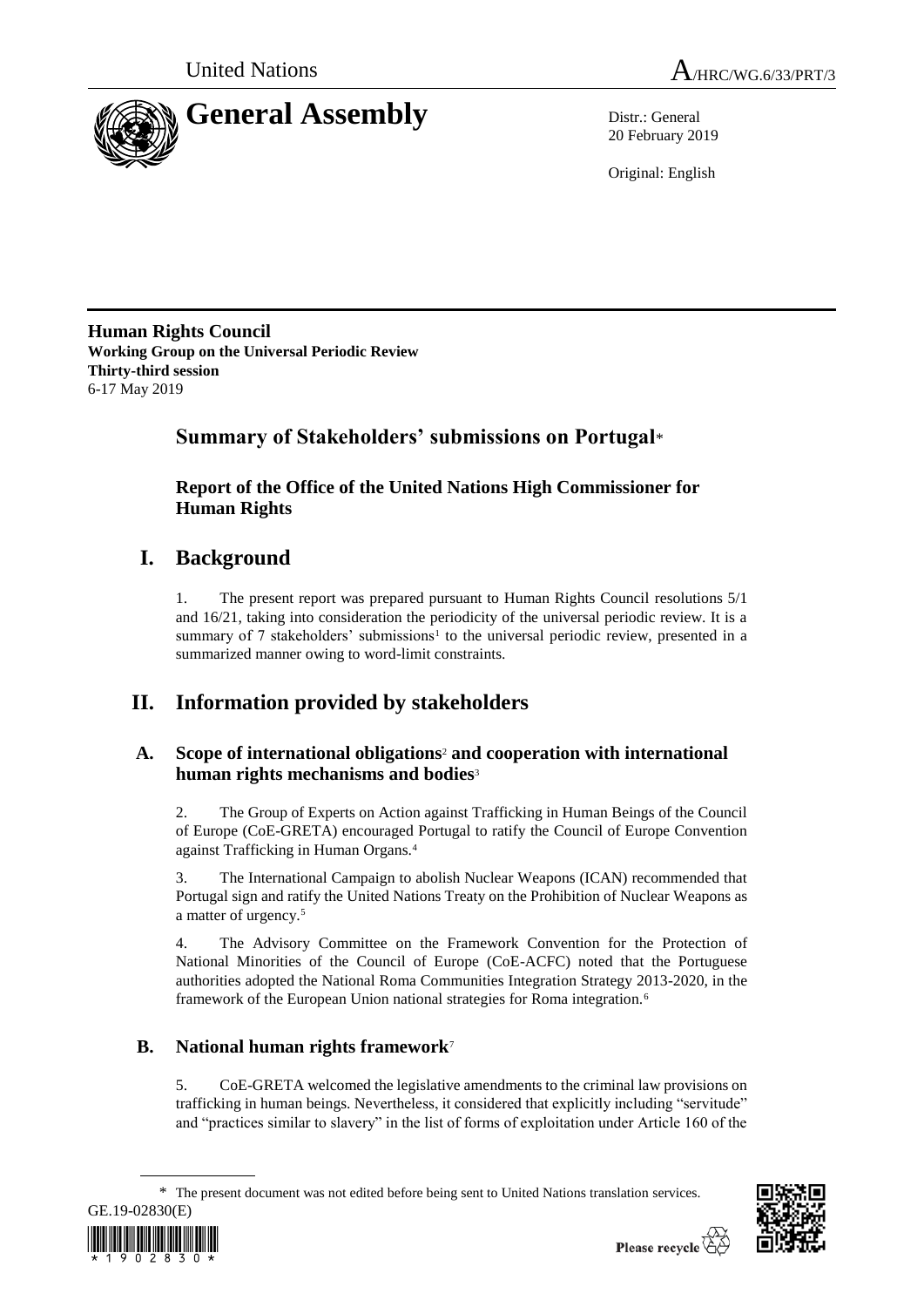Criminal Code, could contribute to the effective implementation of the Council of Europe Convention on Action against Trafficking in Human Beings.<sup>8</sup>

6. The European Commission against Racism and Intolerance (CoE-ECRI) noted that the process of amending the anti-discrimination Law No. 18/2004, gave no indication that the new law would introduce changes to simplify and speed up the procedures for the submission of a discrimination complaint, as recommended.<sup>9</sup>

7. Joint Submission 3 (JS3) noted the reinforcement of the National Commission for the Promotion of Children's Rights and Protection, in order to respond effectively to its mission and ultimately minimize the number of children placed in the institutional environment.<sup>10</sup>

8. CoE-GRETA welcomed the setting up of the legal and institutional framework for combating trafficking in human beings, including the adoption of national action plans and the setting up of the Observatory on Trafficking in Human Beings under the Ministry of the Interior. However, it considered that increased attention should be paid to trafficking for the purpose of labour exploitation, which had been on the rise in Portugal.<sup>11</sup>

9. Joint Submission 1 (JS1) noted that Portugal transposed European Union Directive 2011/93/UE on combating the sexual abuse and sexual exploitation of children and child pornography into its domestic legislation through the adoption of law nº103/2015.<sup>12</sup>

10. JS1 stated that child trafficking for sexual purposes and sexual exploitation of children in the context of travel and tourism was still not explicitly criminalised in the Penal Code and called to turning it into a separate legal offence.<sup>13</sup>

11. Despite the prohibition of child pornography in the Penal Code, JS1 mentioned that there was lack a formal definition in line with of the Optional Protocol on the sale of children, child prostitution and child pornography (OP-CRC-SC). It recommended adopting a definition of child pornography in line with the OP-CRC-SC.<sup>14</sup> JS1 also called upon to adopt a specific national action plan on the sexual exploitation of children, or at least integrate all aspects of the sexual exploitation of children in the National Strategy for the Rights of the Child<sup>15</sup>

12. CoE-ACFC welcomed the fact that the linguistic rights of persons speaking Mirandese were protected in national legislation by Law No. 7/99 on Official Recognition of Linguistic Rights of the Mirandese Community. It invited to start a dialogue with the Mirandese community with a view to finding appropriate solutions for strengthening the existing protection and promotion of the Mirandese language, culture and heritage, including through the European Charter for Regional or Minority Languages.<sup>16</sup>

# **C. Implementation of international human rights obligations, taking into account applicable international humanitarian law**

# **1. Cross-cutting issues**

# *Equality and non-discrimination*<sup>17</sup>

13. The European Union Agency for Fundamental Rights (EU-FRA) mentioned that the Penal Code was amended to punish with imprisonment ranging between six months and five years, anybody who established an organisation or developed propaganda activities inciting discrimination, hatred or violence against a person or group of persons because of their race, colour, ethnic or national origin, ancestry, religion, sex, gender, sexual orientation, and physical or intellectual disability.<sup>18</sup>

14. CoE-ACFC drew the attention of Portugal to the need of reviewing the mechanisms for responding to complaints of racial discrimination, and in particular develop further positive measures to promote full and effective equality and significantly increase their impact.<sup>19</sup>

15. CoE-ACFC also urged Portugal to strengthen its efforts to combat all forms of racism and intolerance, to avoid marginalisation, stigmatisation and rejection and to promote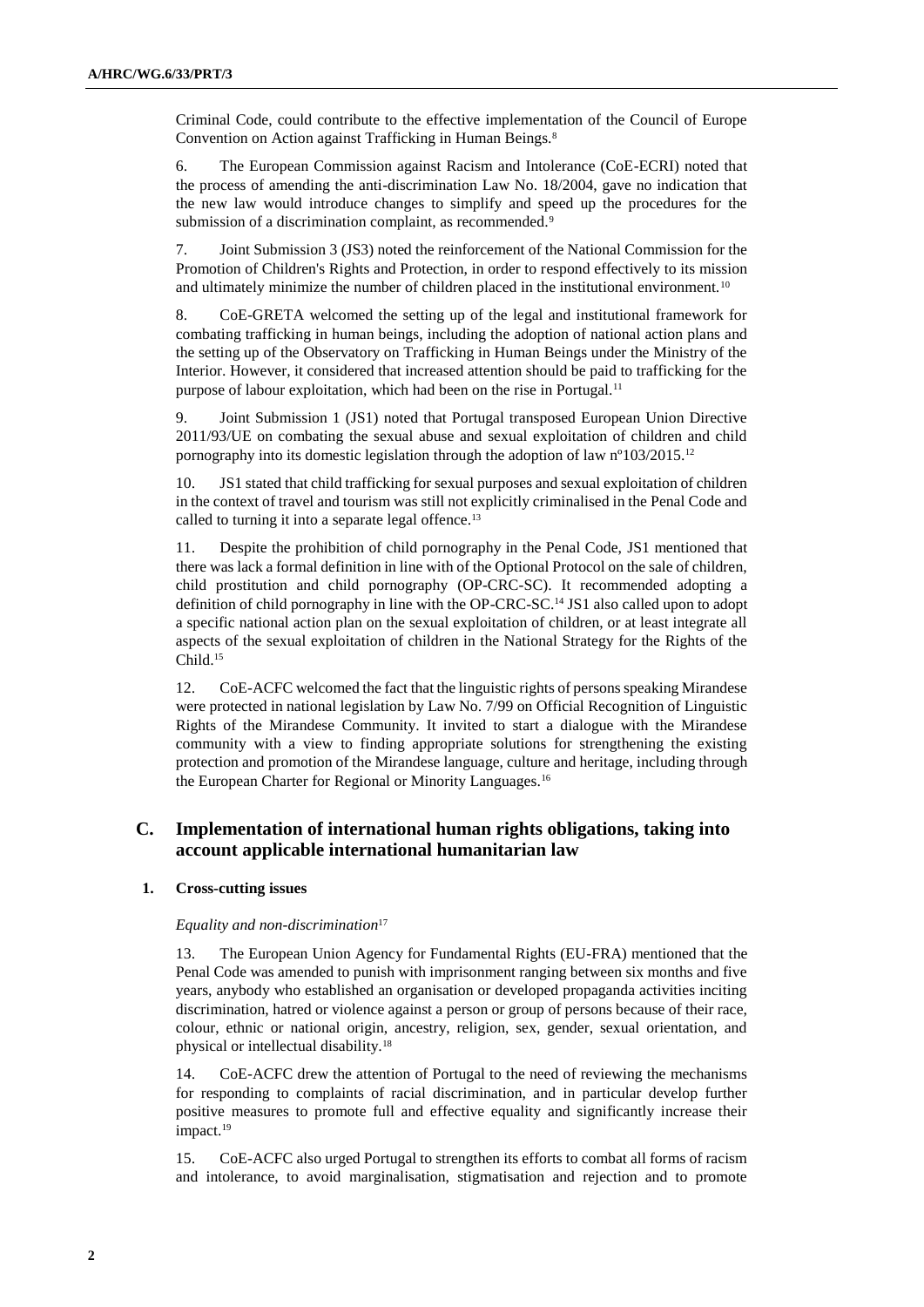integration of all groups in society. Inter alia, all expressions of racism or intolerance must be firmly condemned, effectively prosecuted and sanctioned.<sup>20</sup>

16. CoE-ACFC drew the attention of Portugal to the need for resolute measures to put an end to discrimination against Roma regarding access to adequate education, housing, employment and health care facilities.<sup>21</sup>

17. The European Committee of Social Rights (CoE-ECSR) noted that no antidiscrimination legislation existed for the protection of elderly persons against discrimination on grounds of age outside the employment sphere.<sup>22</sup>

# **2. Civil and political rights**

# *Right to life, liberty and security of person*<sup>23</sup>

18. The European Committee for the Prevention of Torture and Inhuman or Degrading Treatment or Punishment (CoE-CPT) mentioned that many prisoners met by the CPT stated that they were treated correctly by prison officers. In spite of that, living conditions within parts of the establishments visited, notably at Caxias, Lisbon Central and Setubal Prisons, were totally unsuitable to hold prisoners and may amount to inhuman and degrading treatment.<sup>24</sup>

19. CoE-CPT recommended promoting a message of zero tolerance of ill-treatment of persons deprived of their liberty. It should be reiterated to law enforcement officials, including from the highest political level and through appropriate training, that any form of ill-treatment of detained persons constituted a criminal offence and will be prosecuted accordingly.<sup>25</sup>

20. CoE-CPT recommended ensuring that an investigation was carried out into every death in prison by an independent authority to ascertain, inter alia, the cause of death, the facts leading up to death, including any contributing factors and whether death might have been prevented. Further, an analysis should be undertaken of each death in prison to consider what general lessons may be learned.<sup>26</sup>

# *Administration of justice, including impunity, and the rule of law*<sup>27</sup>

21. According to CoE-GRECO there was insufficient attention to the issues of integrity, accountability and transparency relating to the regimes that applied to Parliamentarians, judges and prosecutors. No rules on professional conduct had yet been established.<sup>28</sup> CoE-GRECO called upon Portugal to instil a corruption prevention perspective into the regulations pertaining to the three above-mentioned professional groups, to consolidate the existing legal framework, to reinforce the powers and impartiality of the oversight institutions, and otherwise promote a cohesive and systematic approach to corruption prevention so as to attain tangible results and sustained enforcement.<sup>29</sup>

22. CoE-GRECO recommended ensuring that periodic evaluations of first instance court judges and inspections/assessments of second instance court judges ascertained their integrity and compliance with the standards of judicial conduct.<sup>30</sup>

23. CoE-GRECO recommended that first instance court judgments were made easily accessible and searchable by the public.<sup>31</sup>

24. CoE-ECRI recommended simplifying procedures following the lodging of complaints with the High Commission for Immigration and Intercultural Dialogue. In a follow-up report, ECRI considered that its recommendation had not been implemented.<sup>32</sup>

25. CoE-ACFC urged Portugal to increase the effectiveness and accessibility of domestic remedies to respond to complaints of racial discrimination, as well as to ensure the independence of the complaints body itself. It specifically asked that measures be taken to process the backlog of discrimination complaints which were pending before the office of the High Commissioner for Immigration and Intercultural Dialogue.<sup>33</sup>

26. CoE-CPT recommended considering the possibility of transforming the Inspectorate General of Home Affairs into an independent body charged with undertaking investigations into all complaints of ill-treatment by law enforcement officials. It also considered that with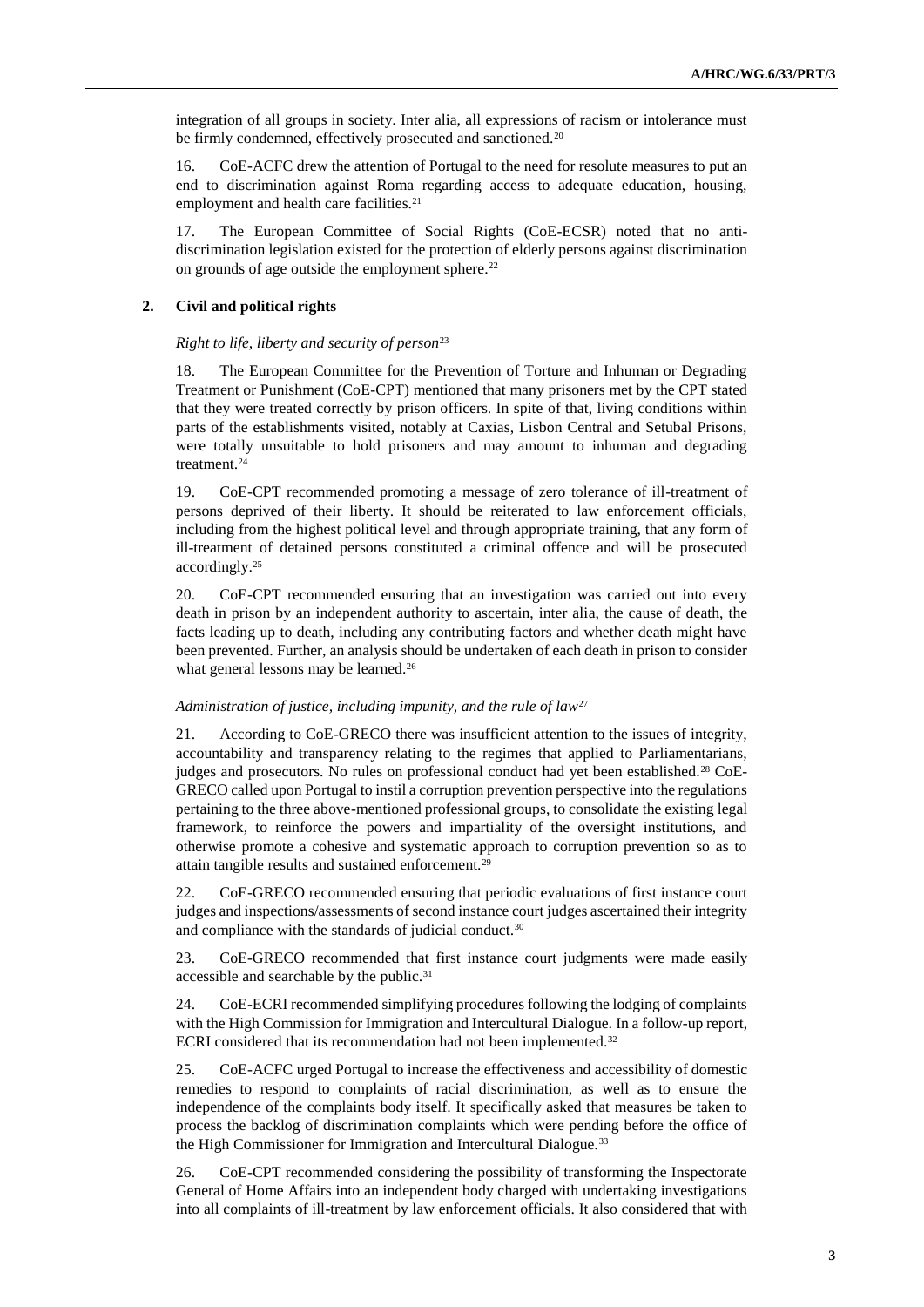increased competences, the Inspectorate would be in a position to provide support to the Public Prosecutor's Office to ensure effective investigations.<sup>34</sup>

27. CoE-CPT recommended ensuring that the right of access to a lawyer, including the right to talk to the lawyer in private, was guaranteed from the very outset of the deprivation of liberty.<sup>35</sup>

28. EU-FRA noted that the Civil Code was amended to allow for the Public Prosecutor to consider imposing protection orders due to domestic violence, when initiating and deciding on parental responsibilities.<sup>36</sup>

# *Fundamental freedoms and the right to participate in public and political life*<sup>37</sup>

29. EU-FRA mentioned that voting rights or candidacy rights for national elections were provided for selected categories of non-EU citizens, that these rights were extended to citizens of Portuguese-speaking countries living in Portugal and allow third-country nationals to stand as candidates.<sup>38</sup>

#### *Prohibition of all forms of slavery*<sup>39</sup>

30. CoE-GRETA welcomed the possibility in Portuguese law to grant a residence permit to victims of trafficking both on the basis of their personal situation and for their co-operation with the competent authorities. In this connection, it invited the Portuguese authorities to ensure that victims of trafficking can fully benefit from the right to obtain a renewable residence permit.<sup>40</sup>

31. CoE-GRETA welcomed the efforts taken to provide training concerning trafficking in human beings to a wide range of stakeholders. Training should aim, inter alia, to increase the number of prosecutions and convictions of traffickers and guarantee effective access to compensation for victims of trafficking.<sup>41</sup>

32. CoE-GRETA was concerned by the low number of convictions for human trafficking and called on the authorities to identify gaps in the investigation procedure and the presentation of cases in court. It also noted the absence of compensation awarded to victims of trafficking, and urged the authorities to address this gap through improved access to legal aid and increased information to victims about their right to compensation and the procedures to follow.<sup>42</sup> CoE-GRETA urged Portugal to provide appropriate and safe accommodation for victims of trafficking, including for men, and to ensure that the services were adapted to the specific needs of trafficking victims.<sup>43</sup>

33. CoE-GRETA welcomed the development of data collection on victims of human trafficking and invited Portugal to ensure that statistical data be collected from all main actors, subject to the necessary measures to protect personal data.<sup>44</sup>

34. JS1 stated that although forced marriage was criminalized in November 2016, Portuguese legislation did not fully prohibit early marriage, as the Civil Code established 16 years as the legal age of marriage. Children over 16 must obtain an authorisation from their parents, legal guardian or, where applicable, an administrator from the Civil Registry Office. JS1 recommended to establish 18 years as the legal age of marriage without any possible exception.<sup>45</sup>

35. CoE-GRETA considered that the authorities should make further efforts to sensitise medical professionals involved in organ transplantations and other health-care professionals to trafficking in human beings for the purpose of organ removal.<sup>46</sup>

36. La Manif pour tous expressed concern at the adoption, on July 2016, of law n° 25/2016 authorizing, under conditions, the practice of pregnancy for others.<sup>47</sup>

#### *Right to privacy and family life*<sup>48</sup>

37. EU-FRA noted that married or cohabitating heterosexual or lesbian couples, as well as all women irrespective of their civil status or sexual orientation were entitled to assisted reproduction.<sup>49</sup> EU-FRA noted that since 2016, it became possible for same-sex couples to adopt children.50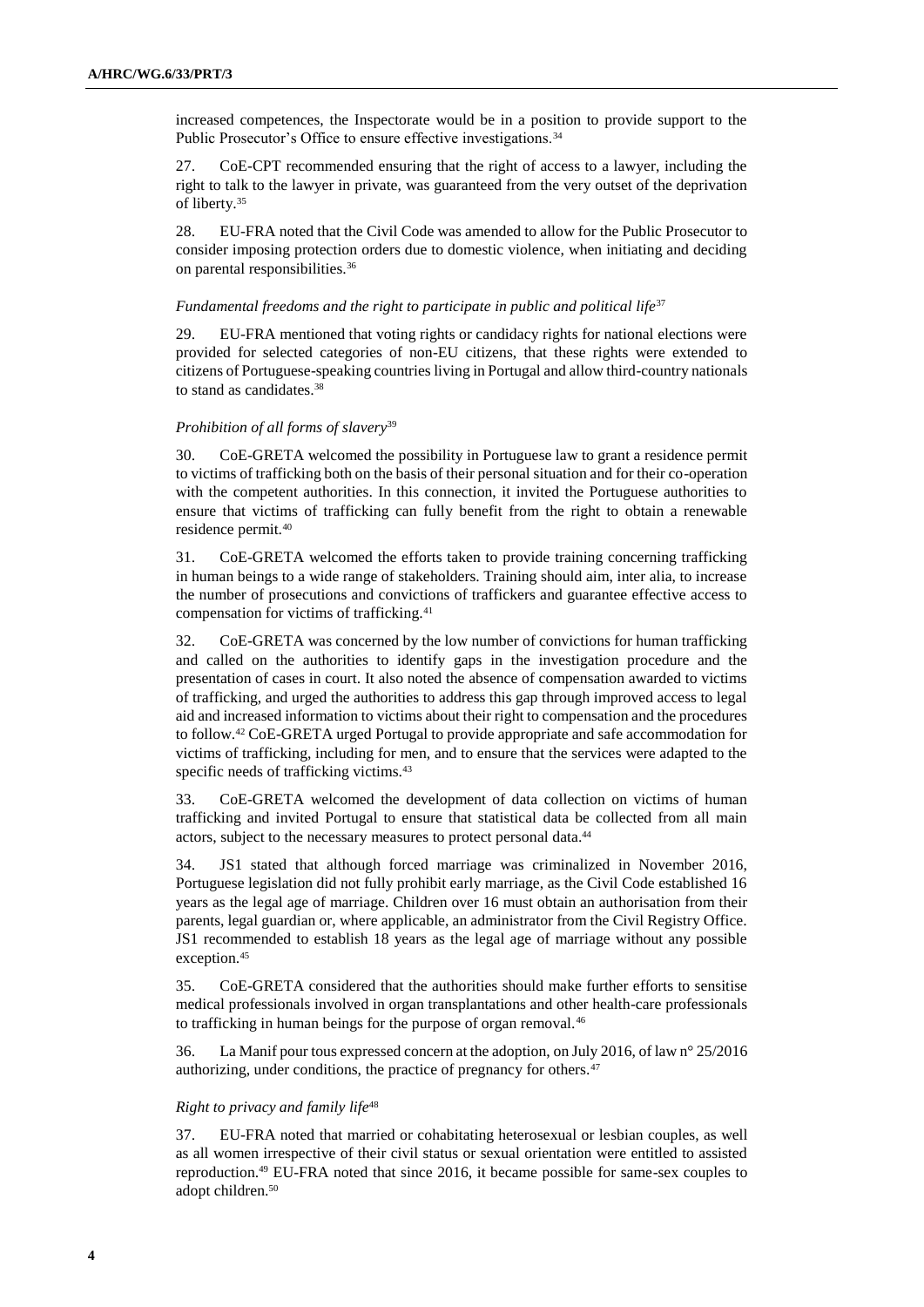38. EU-FRA noted that some aspects of national laws allowing specific surveillance measures were considered unconstitutional by the Constitutional Court, such as the obtaining of access to metadata, which include traffic and location data.<sup>51</sup>

# **3. Economic, social and cultural rights**

# *Right to work and to just and favourable conditions of work*<sup>52</sup>

39. EU-FRA mentioned that Portugal adopted legislation that resulted in gender identity being included among the protected grounds of discrimination in the field of employment and occupation.<sup>53</sup> CoE-ECSR referred to the right to equal opportunities and treatment in employment and occupation without sex discrimination and noted that in equal pay cases, legislation only permitted comparisons of pay between employees working for the same company.<sup>54</sup>

40. CoE-GRETA mentioned that the authorities have indicated that trafficking for the purpose of labour exploitation occurred primarily in the agricultural and construction sectors, professional football, domestic service and amusement parks.<sup>55</sup> The Third National Antitrafficking Action Plan envisaged strengthening labour inspections with a preventive character, with a particular focus on high-risk sectors such as agriculture, hotels and entertainment, and also foresaw the promotion of best practices in the area of corporate social responsibility.<sup>56</sup>

41. CoE-GRETA welcomed the measures already taken and considered that the authorities should take further steps in particular by continuing to organise activities aimed at raising awareness on the risks of human trafficking for the purpose of labour exploitation; strengthening the monitoring of recruitment and temporary work agencies and reviewing the legislative and regulatory framework regarding domestic workers; expanding the mandate of labour inspectors and working closely with the private sector, in line with the Guiding Principles on Business and Human Rights.<sup>57</sup>

42. CoE-ECSR mentioned that the labour inspection system did not have sufficient human resources to adequately monitor compliance with occupational health and safety legislation.<sup>58</sup>

# *Right to social security*<sup>59</sup>

43. CoE-ECSR noted that the minimum level of sickness benefit was inadequate, $60$  and that equal treatment regarding social security rights was not guaranteed to foreign citizens as well as access to family allowances.<sup>61</sup>

# *Right to an adequate standard of living*<sup>62</sup>

44. JS1 referred that according to the statistics provided by the National Statistical Institute, 23.3 per cent of the population were at risk of poverty or social exclusion in 2017, despite a slight decrease in poverty in comparison to previous years.<sup>63</sup>

45. EU-FRA noted that in Portugal the probability of a severe deprivation of housing was much higher for families with children.<sup>64</sup>

46. CoE-ECSR noted the measures taken by public authorities to improve the substandard housing conditions of most Roma were inadequate.<sup>65</sup> CoE-ACFC noted that in most places the Roma community continued to live in substandard conditions, isolated from the rest of population, without access to basic facilities.<sup>66</sup> CoE-Commissioner for Human Rights encouraged Portugal to pursue programmes aimed at addressing the housing needs of the most vulnerable in society, ensuring that Roma fully benefit from these programmes, and pointed to the continuing need to eradicate substandard and segregated Roma settlements.<sup>67</sup>

47. CoE-Commissioner for Human Rights expressed concern that financial cuts, combined with an increase in prices of transportation, electricity and access to health care, resulted in more poverty and social exclusion for many older persons. He underlined the risks associated with the withdrawing by many families of older persons from residential care in order to benefit from additional income in the form of their pensions. While deinstitutionalisation was a welcome process, it should be carried out as part of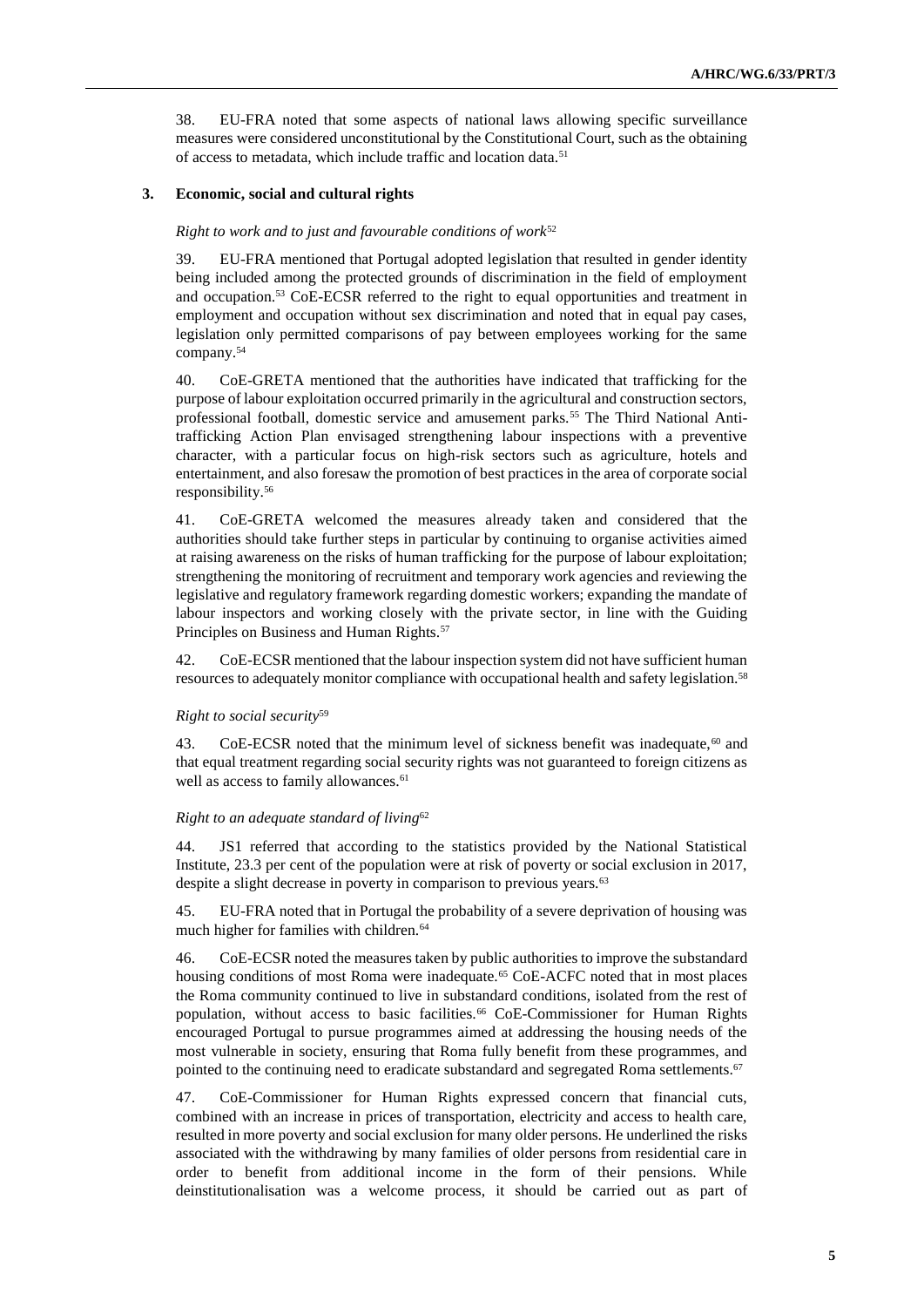comprehensive policies and with additional support for older persons and families in order to prevent higher levels of abuse, including violence and neglect.<sup>68</sup>

48. CoE-Commissioner for Human Rights regretted that non-governmental organisations involved in human rights work and in the provision of services to vulnerable groups faced growing difficulties, even though an ever-increasing number of persons turned to them for support as a result of the financial crisis.<sup>69</sup>

# *Right to health*<sup>70</sup>

49. At the Psychiatric Hospital of Santa Cruz do Bispo Prison, the CPT's delegation was concerned at the conditions in which patients were held and the prison-like atmosphere that prevailed. The delegation noted that the establishment cannot provide a therapeutic environment for the care and treatment of psychiatric patients and recommended that it be closed down and the patients relocated to an appropriate hospital facility.<sup>71</sup>

50. CoE-CPT recommended ensuring that every patient capable of discernment be given the opportunity to refuse treatment or any other medical intervention. It mentioned that, as part of the safeguards surrounding forced treatments, an external psychiatric opinion should be sought and the possibility to appeal to an independent authority be introduced.<sup>72</sup>

51. Joint Submission 2 (JS2) noted that the Plan for a Global Family Policy reinforced the need for a better access to sexual and reproductive health care for young people.<sup>73</sup> JS2 recommended the use of participatory strategies and methodologies to contribute to a greater involvement and empowerment of children and youngsters in matters regarding their sexual and reproductive health and rights.<sup>74</sup>

# *Right to education*<sup>75</sup>

52. CoE-GRETA mentioned the *Progama Escolha*s aiming to promote the social inclusion of children and young people from the most vulnerable socio-economic contexts. Several measures were envisaged: school inclusion and non-formal education; vocational training and employability; civic and community participation in particular for immigrants' descendants, children and young people from the Roma community who face problems such as early school dropout, unemployment or being subjected to guardianship or protection measures.<sup>76</sup>

53. CoE-ACFC recommended that Portugal take vigorous measures to put an end to the practice of placing Roma pupils in separate classes; identify measures to prevent absenteeism and early dropout from school among Roma children, in particular girls.<sup>77</sup> EU-FRA<sup>78</sup> and CoE-Commissioner for Human Rights made similar recommendations.<sup>79</sup>

54. CoE-ECSR noted that the daily and weekly working time for children subject to compulsory education was excessive.<sup>80</sup>

# **4. Rights of specific persons or groups**

# $Women<sup>81</sup>$

55. CoE-ACFC noted with satisfaction efforts to promote gender equality within the Roma community by promoting women's professional skills which were considered as essential conditions for women's empowerment, both within Roma communities and in society as a whole.<sup>82</sup>

# *Children*<sup>83</sup>

56. EU-FRA mentioned that Portugal updated its legislation to include various provisions on sexual crimes against children that contained specific references to new technologies, for example, setting up a system for national cybercrime research.84

57. CoE-Commissioner for Human Rights highlighted the impact of cuts in social support and benefits on children's rights, the risk of increased domestic violence against children, as well as of a possible resurgence of child labour. He highlighted in particular the inadequacy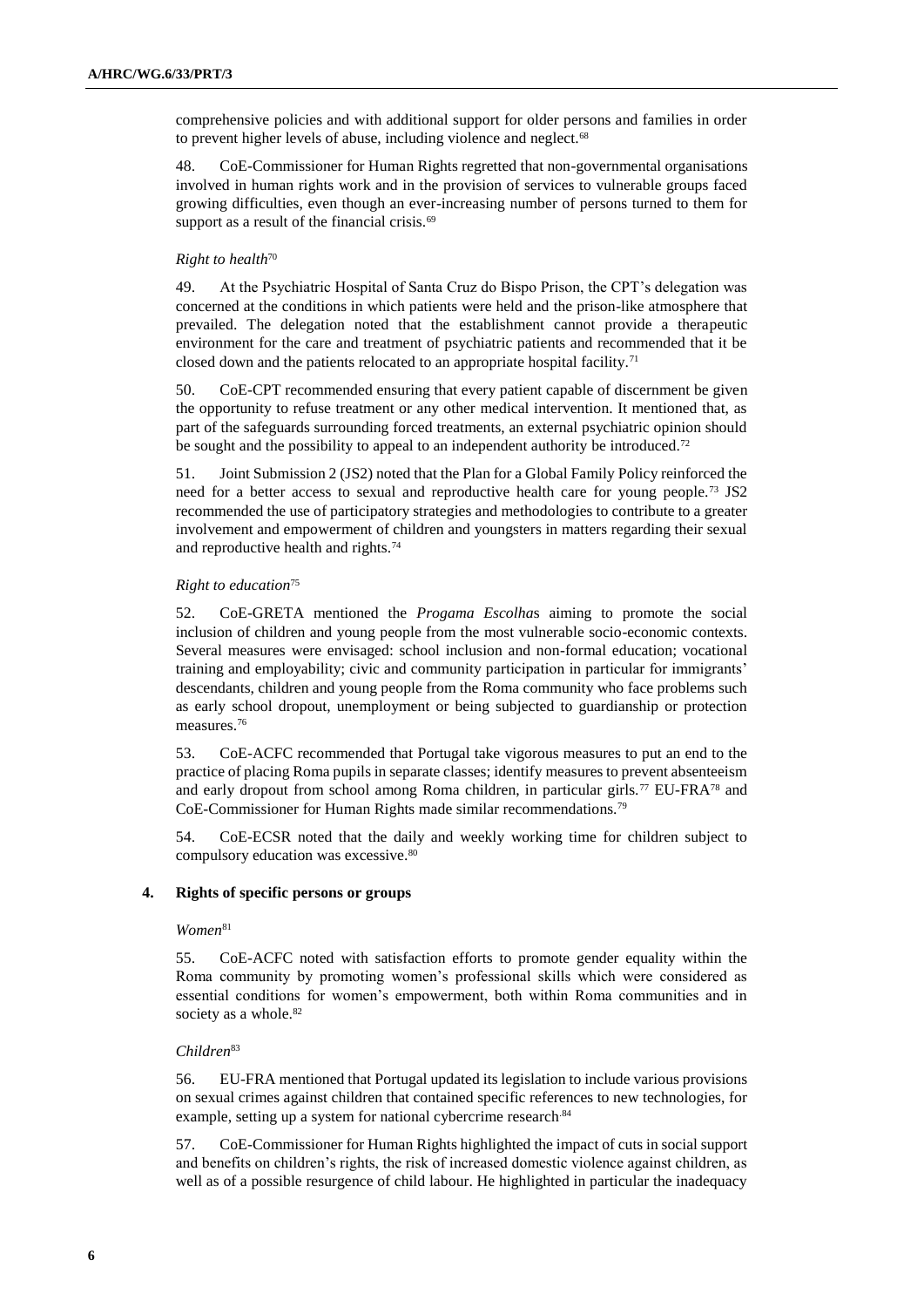of segregated and substandard housing, as well as instances of separate classes for Roma children.<sup>85</sup>

58. JS1 expressed concerns that Portugal was a destination, transit and, to a lesser extent, source country for children subjected to sex trafficking and that Portugal was progressively becoming a preferred destination for travelling child sex offenders, and that child trafficking for sexual purposes and sexual exploitation of children in the context of travel and tourism had increased in tourist areas.<sup>86</sup>

59. JS1 recommended increasing the legal age of sexual consent and amending the legislation to ensure the protection of all children under 18 years, and adopting specific legal provisions to criminalise child trafficking for sexual purposes and sexual exploitation in the context of travel and tourism.<sup>87</sup>

60. The Lanzarote Committee<sup>88</sup> urged Portugal to take the necessary legislative or other measures to set up or designate mechanisms for data collection or focal points at national or local level and in collaboration with civil society, for the purpose of observing and evaluating the phenomenon of the sexual exploitation and sexual abuse of children in general, and child sexual abuse committed in the circle of trust in particular.<sup>89</sup>

61. CoE-GRETA recommended that Portugal continue efforts in the area of prevention of child trafficking, by using the results of research on new trends, sensitising and training professionals working with children across the country, raising awareness through school education, and paying special attention to migrant children.<sup>90</sup> CoE-GRETA urged to make efforts to improve adequate support and services which were adapted to the needs of child victims of trafficking, including appropriate accommodation.<sup>91</sup>

# *Persons with disabilities*<sup>92</sup>

62. EU-FRA welcomed the project called *Significativo Azul* (The Meaningful Blue), which aimed at raising awareness about the specific protection and communication needs of people with intellectual disabilities or multiple disabilities.<sup>93</sup>

63. EU-FRA noted that Portugal established the Independent Living Support Model (*Modelo de Apoio à Vida Independente*) programme to provide personal assistance for persons with disabilities, through a series of pilot projects between 2017 and 2020.<sup>94</sup>

64. EU-FRA mentioned the establishment of 'inclusion desks' (*balcões da inclusão*) within social security centres, which will provide persons with disabilities and their families with specialised assistance and information on residential homes, centres for occupational activity, rehabilitation centres, employment issues, social benefits and technical aid.<sup>95</sup>

65. EU-FRA noted that the Portuguese National Federation of Social Solidarity Cooperatives and the Public Security Police, in partnership with the National Institute for Rehabilitation and the National Confederation of Social Solidarity Institutions, have developed a programme focused on preventing and responding to violence against people with intellectual disabilities.<sup>96</sup>

#### *Minorities and indigenous peoples*<sup>97</sup>

66. CoE-ACFC mentioned that Portugal continued to take a pragmatic approach towards the implementation of the Framework Convention for the Protection of National Minorities and that the opportunities for minority representatives and other non-governmental organisations to participate in the monitoring process were limited.<sup>98</sup>

67. CoE-Commissioner for Human Rights urged ensuring the allocation of adequate resources for the effective implementation of the National Strategy for Roma Integration.<sup>99</sup>

68. In 2013, CoE-ECRI urged the authorities to eliminate all walls and other barriers segregating Roma communities. Since no information was provided about walls or physical barriers segregating Roma communities, ECRI considered, in a follow-up report, its recommendation only partially implemented.100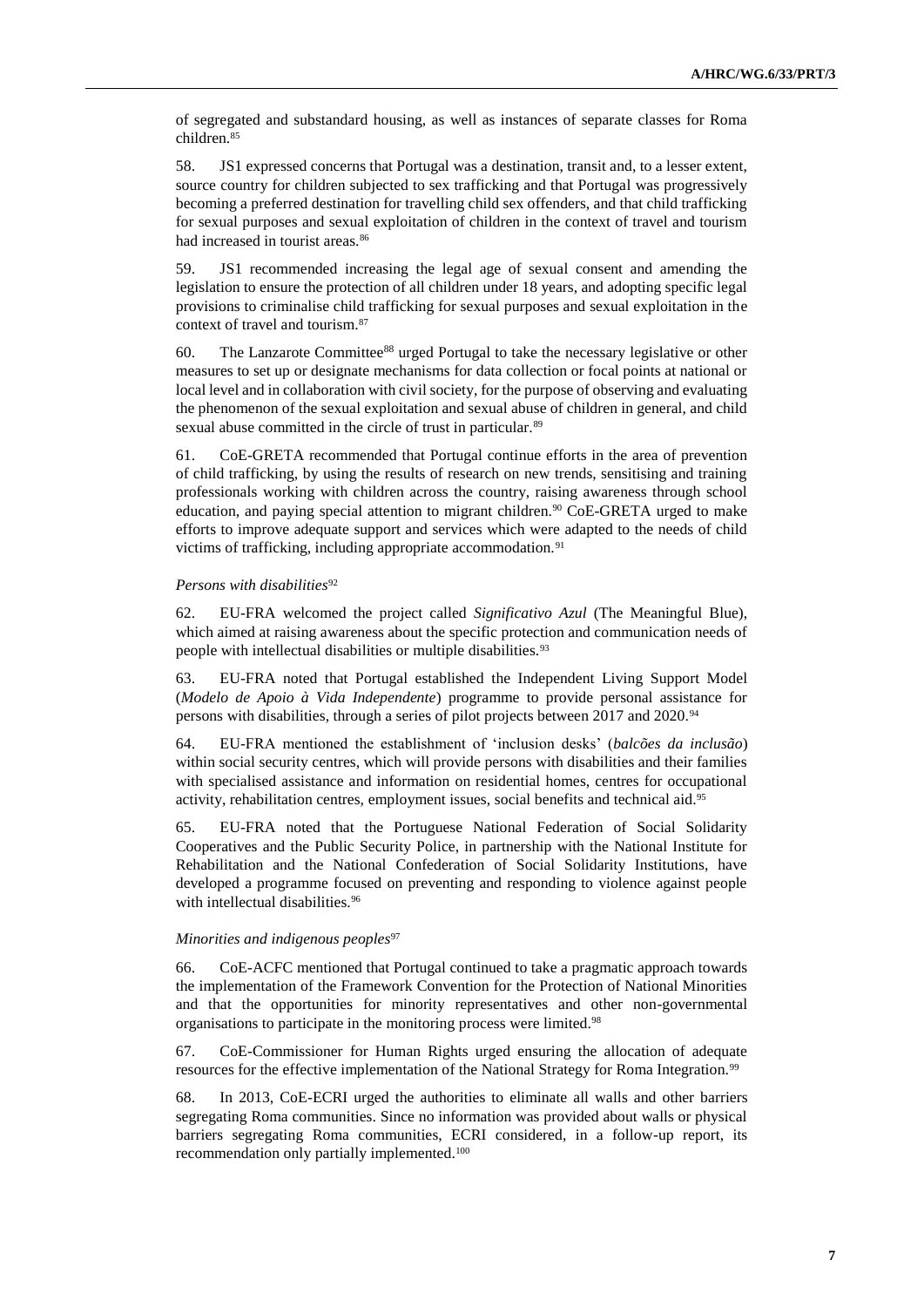69. CoE-ACFC mentioned that media continued to promote a negative image of, as well as stereotypes about, Roma and migrants. It urged to make more resolute efforts to combat the dissemination of racism and stereotypes in the media.<sup>101</sup>

70. CoE-ACFC noted that the involvement of Roma in public affairs remained very limited. Roma representatives were only consulted to a limited extent in the preparation of the National Roma Communities Integration Strategy and few were included in the Advisory Group for the Integration of Roma Communities. Persons belonging to disadvantaged groups, including Roma, continued to face significant obstacles in effectively participating in social and economic life.<sup>102</sup>

71. EU-FRA reported that, according to surveys, more Roma women than men felt discriminated against because of their ethnic origin, 63 per cent and 58 per cent, respectively.<sup>103</sup>

72. CoE-ACFC called upon Portugal to adopt a more structured approach in promoting Roma culture as part of Portuguese society, in close consultation and cooperation with the persons concerned.<sup>104</sup>

*Migrants, refugees, asylum seekers and internally displaced persons*<sup>105</sup>

73. CoE-ACFC noted that projects to promote intercultural dialogue and to combat racial discrimination and racism had been maintained, and measures to facilitate the inclusion of migrants and integration of society had been implemented.<sup>106</sup>

74. CoE-GRETA urged Portugal to establish repatriation programmes ensuring that the return of victims of trafficking was preferably voluntary, and was conducted with due regard to their rights, safety and dignity, including the right to non-refoulement and, in the case of children, by fully respecting the principle of the best interests of the child.<sup>107</sup>

75. CoE-GRETA mentioned that the Strategic Plan for Migration (2015-2020) foresaw measures that included promoting working conditions, citizenship and gender equality through the integration of immigrants, combating illegal use of labour, particularly undeclared work, racial discrimination and trafficking in human beings.<sup>108</sup>

76. CoE-ECRI welcomed steps taken to enable the collection of data by the Observatory of Roma Communities and the Migration Observatory as well as studies which have been carried out by these institutions on the situation of Romas and immigrants.<sup>109</sup>

77. CoE-GRETA noted that Portugal was seen as a transit country for other European destinations and many asylum seekers disappeared shortly after being accommodated in asylum centres, which hampered their identification as victims of trafficking.<sup>110</sup>

78. The Lanzarote Committee urged Portugal to take the necessary legislative or other measures to ensure that child victims of sexual exploitation and sexual abuse affected by the refugee crisis, may benefit from therapeutic assistance, notably emergency psychological care.<sup>111</sup>

*Notes*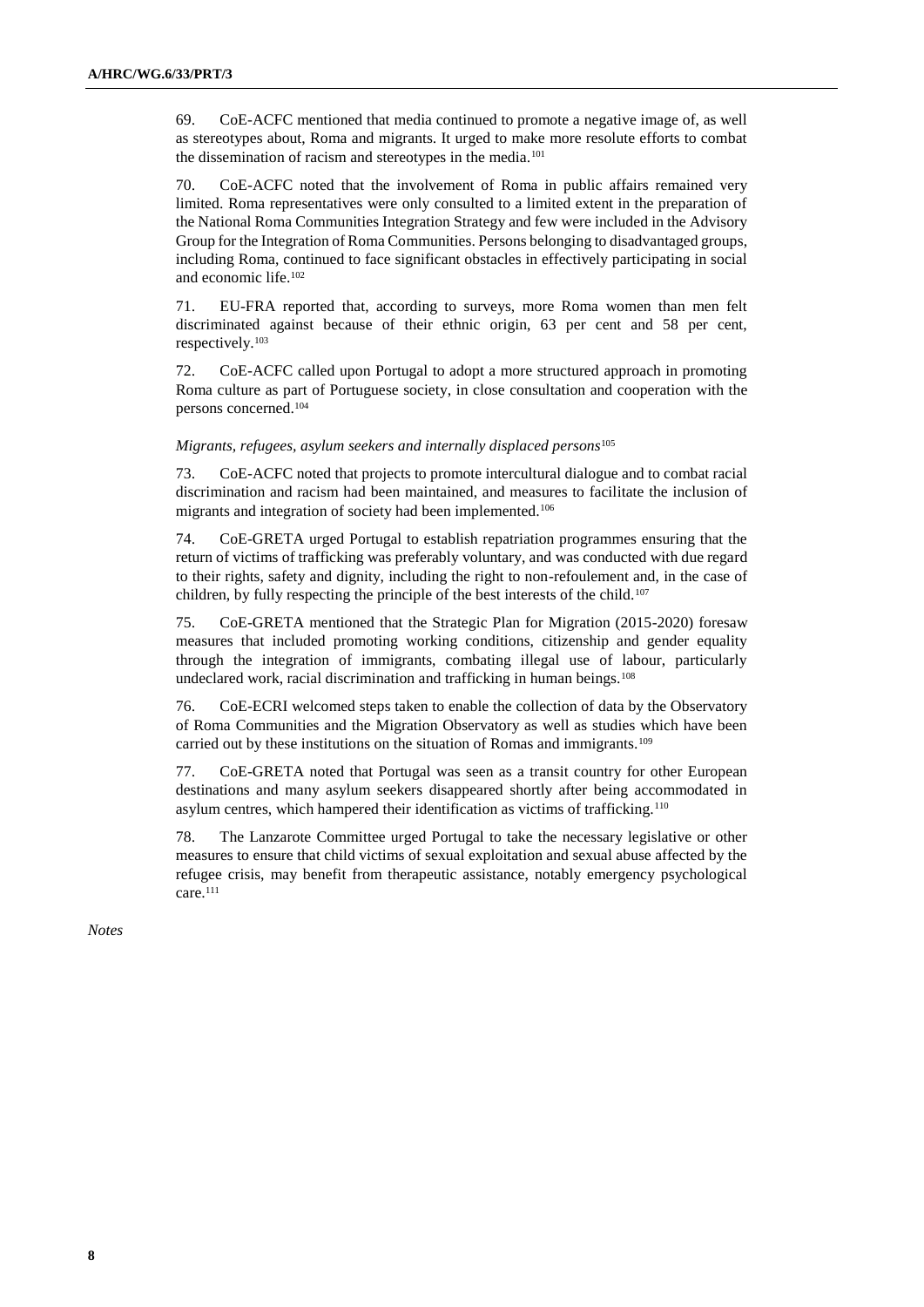|                | original submissions are available at: www.ohchr.org.<br>Civil society | $1$ The stakeholders listed below have contributed information for this summary; the full texts of all                                                                                                                                          |
|----------------|------------------------------------------------------------------------|-------------------------------------------------------------------------------------------------------------------------------------------------------------------------------------------------------------------------------------------------|
|                | Individual submissions:                                                |                                                                                                                                                                                                                                                 |
|                | <b>ICAN</b>                                                            | International Campaign to Abolish Nuclear Weapons (Geneva,<br>Switzerland);                                                                                                                                                                     |
|                | <b>LMPT</b>                                                            | La Manif pour tous (Paris, France).                                                                                                                                                                                                             |
|                | Joint submissions:                                                     |                                                                                                                                                                                                                                                 |
|                | JS 1                                                                   | Joint submission 1 submitted by: Centro Integrado de Apoio<br>Familiar Portugal (CIAF) (Porto, Portugal) and ECPAT                                                                                                                              |
|                | JS <sub>2</sub>                                                        | International (ECPAT) (Thailand).<br>Joint submission 2 submitted by: Portuguese Family<br>Planning Association (Associação Para o Planeamento da                                                                                               |
|                |                                                                        | Família) (APF) (Lisbon, Portugal) and members of the Sexual<br>Rights Initative coalition: Action Canada for Population and<br>Development (ACPD), Akahatá (Argentina), Coalition of                                                            |
|                |                                                                        | African Lesbians (CAL), Creating Resources for<br>Empowerment in Action (CREA; India), Federation for<br>Women and Family Planning (Poland), Egyptian Initiative for                                                                            |
|                | JS3                                                                    | Personal Rights (EIPR));<br>Joint submission 3 submitted by: Fundación Marista por la                                                                                                                                                           |
|                |                                                                        | Solidaridad Internacional (FMSI) (Roma, Italia) and Fundação<br>Champagnat (Lisboa, Portugal).                                                                                                                                                  |
|                | Regional intergovernmental organization(s):                            |                                                                                                                                                                                                                                                 |
|                | CoE                                                                    | Council of Europe, Strasbourg (France):<br>(CoE-ACFC) Advisory Committee on the Framework                                                                                                                                                       |
|                |                                                                        | Convention for the Protection of National Minorities, Third<br>Opinion on Portugal, Adopted on 4 December 2014,                                                                                                                                 |
|                |                                                                        | Strasbourg, 18 September 2014;                                                                                                                                                                                                                  |
|                |                                                                        | (CoE-Commissioner for Human Rights) Report by Nils<br>Muižnieks, Commissioner for Human Rights of the Council of                                                                                                                                |
|                |                                                                        | Europe;                                                                                                                                                                                                                                         |
|                |                                                                        | (CoE-CPT) Report to the Portuguese Government on the visit<br>to Portugal carried out by the European Committee for the<br>Prevention of Torture and Inhuman or Degrading Treatment or<br>Punishment (CPT) from 27 September to 7 October 2016, |
|                |                                                                        | Strasbourg, 27 January 2018, CPT/Inf (2018) 7;<br>(CoE-ECRI) European Commission against Racism and<br>Intolerance (ECRI) Report On Portugal, (interim follow-up),<br>Adopted on 17 March 2016, Published on 7 June 2016,                       |
|                |                                                                        | CRI(2016)25;<br>(CoE-ECSR(2018)) Portugal and the European Social Charter;                                                                                                                                                                      |
|                |                                                                        | (CoE-GRETA) Group of Experts on Action against<br>Trafficking in Human Beings, Report concerning the                                                                                                                                            |
|                |                                                                        | implementation of the Council of Europe Convention on<br>Action against Trafficking in Human Beings by Portugal,<br>Second evaluation round, Strasbourg, 15 May 2014,                                                                           |
|                |                                                                        | GRETA(2017)4;<br>(CoE-GRECO) Group of States against Corruption, Fourth                                                                                                                                                                         |
|                | <b>EU-FRA</b>                                                          | evaluation round, Adopted on 4 December 2015, Published on<br>10 February 2016, Greco Eval IV Rep (2015) 5E.<br>European Union Agency for Fundamental Rights, Vienna                                                                            |
|                |                                                                        | (Austria).                                                                                                                                                                                                                                      |
| $\overline{c}$ | The following abbreviations are used in UPR documents:                 |                                                                                                                                                                                                                                                 |
|                | <b>ICERD</b>                                                           | International Convention on the Elimination of All Forms of<br>Racial Discrimination;                                                                                                                                                           |
|                | <b>ICESCR</b>                                                          | International Covenant on Economic, Social and Cultural<br>Rights;                                                                                                                                                                              |
|                | OP-ICESCR                                                              | Optional Protocol to ICESCR;                                                                                                                                                                                                                    |
|                | <b>ICCPR</b>                                                           | International Covenant on Civil and Political Rights;                                                                                                                                                                                           |
|                | <b>ICCPR-OP1</b>                                                       | Optional Protocol to ICCPR;                                                                                                                                                                                                                     |
|                | <b>ICCPR-OP2</b>                                                       | Second Optional Protocol to ICCPR, aiming at the abolition of<br>the death penalty;                                                                                                                                                             |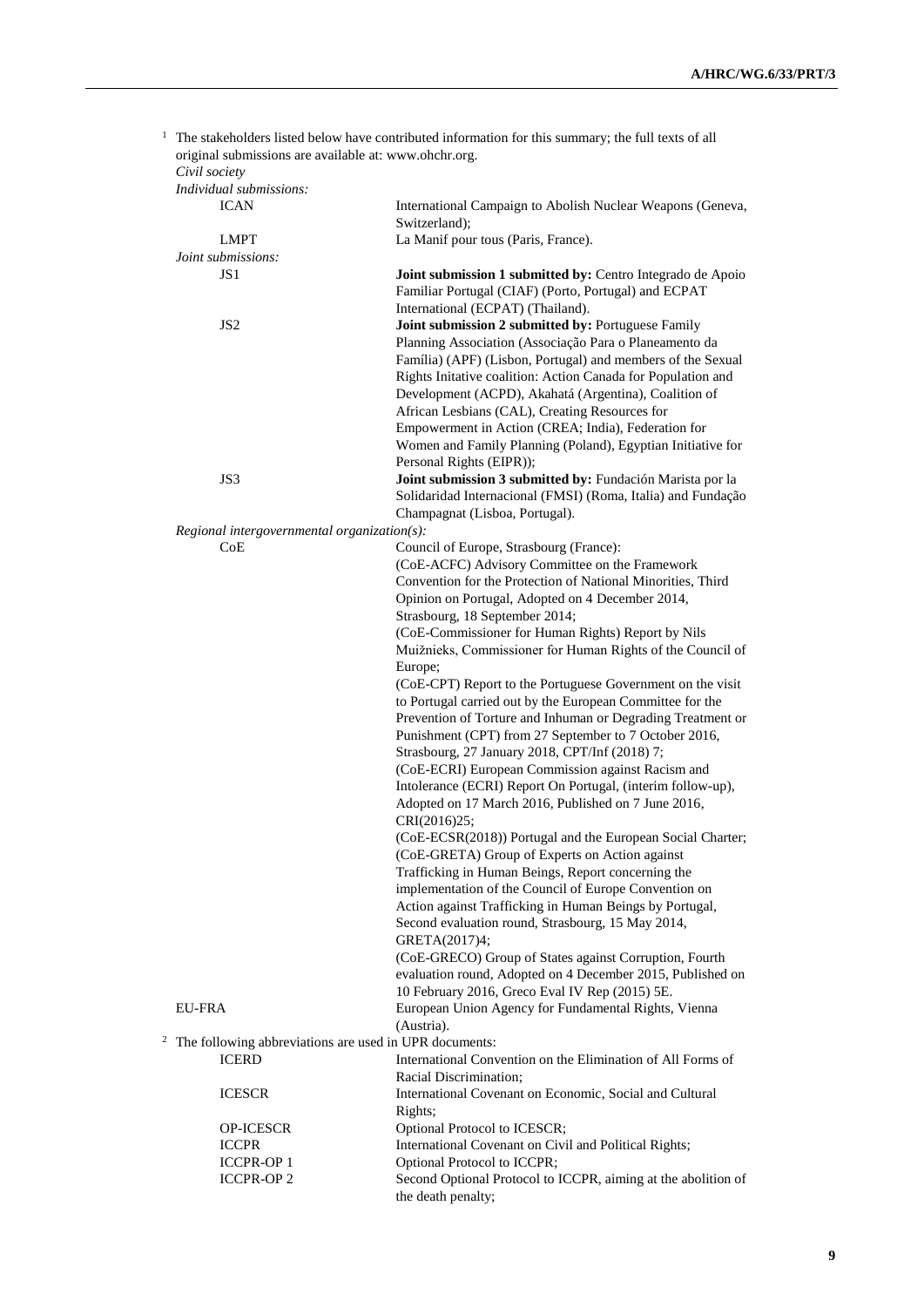| <b>CEDAW</b>    | Convention on the Elimination of All Forms of Discrimination<br>against Women;                 |
|-----------------|------------------------------------------------------------------------------------------------|
| <b>OP-CEDAW</b> | Optional Protocol to CEDAW;                                                                    |
| <b>CAT</b>      | Convention against Torture and Other Cruel, Inhuman or                                         |
|                 | Degrading Treatment or Punishment;                                                             |
| OP-CAT          | Optional Protocol to CAT;                                                                      |
| <b>CRC</b>      | Convention on the Rights of the Child;                                                         |
| OP-CRC-AC       | Optional Protocol to CRC on the involvement of children in<br>armed conflict:                  |
| OP-CRC-SC       | Optional Protocol to CRC on the sale of children, child<br>prostitution and child pornography; |
| OP-CRC-IC       | Optional Protocol to CRC on a communications procedure;                                        |
| <b>ICRMW</b>    | International Convention on the Protection of the Rights of All                                |
|                 | Migrant Workers and Members of Their Families;                                                 |
| <b>CRPD</b>     | Convention on the Rights of Persons with Disabilities;                                         |
| <b>OP-CRPD</b>  | Optional Protocol to CRPD;                                                                     |
| <b>ICPPED</b>   | International Convention for the Protection of All Persons                                     |
|                 | from Enforced Disappearance.                                                                   |

- <sup>3</sup> For relevant recommendations see A/HRC/27/7, paras. 125.1, 125.5, 126.1-2, 128.1-4, A/HRC/27/7/Add.1 paras. 127.1, 127.3-5.
- <sup>4</sup> CoE-GRETA, Report concerning the implementation of the Council of Europe Convention on Action against Trafficking in Human Beings by Portugal, second evaluation report, para. 92.
- 5 ICAN, para. 6.
- <sup>6</sup> CoE, ACFC, ACFC/OP/III (2014)/002, para.37.
- <sup>7</sup> For relevant recommendations see paras. A/HRC/27/7, paras. 125.2, 126.5, 126.9, A/HRC/27/7/Add.1 paras. 127.2, 7, 8, 15, 17, 29, 41, 42, 52, 60, 71, 72, 78.
- <sup>8</sup> CoE-GRETA, Ibidem, para. 164.
- <sup>9</sup> CoE-ECRI, Conclusions on the implementation of the recommendations in respect of Portugal subject to interim follow-up, p. 5.
- <sup>10</sup> JS3, para. 3.
- <sup>11</sup> CoE-GRETA, Ibidem, para. 2.
- <sup>12</sup> JS1, para. 13.
- <sup>13</sup> JS1, para. 13.
- <sup>14</sup> JS1, paras. 17 and 22.
- <sup>15</sup> JS1, para. 23.
- <sup>16</sup> CoE-ACFC, paras. 23 and 25.
- <sup>17</sup> For relevant recommendations see A/HRC/27/7, paras. 126.4, 6, 11, 13, 15-16, 18-20, 22, 24-28, 45. A/HRC/27/7/Add.1, para 127.9, 14, 42, 67, 72, 79.
- <sup>18</sup> EU-FRA, p.4.
- <sup>19</sup> CoE-ACFC, page 2.
- <sup>20</sup> CoE-ACFC, para.51.
- <sup>21</sup> CoE-ACFC, page 2.
- <sup>22</sup> CoE-ECSR, Portugal and the European Social Charter, p. 5. See also. CoE-Commissioner, pp. 9 and 17.
- <sup>23</sup> For relevant recommendations see A/HRC/27/7, paras. 125.3-4, 126.30, 34, 40, 41, 43, A/HRC/27/7/Add.1, paras. 127.18-28, 127.30-33, 127.38-39, 127.45-46.
- <sup>24</sup> CoE-CPT, Report on the visit to Portugal carried out by the European Committee for the Prevention of Torture and Inhuman or Degrading Treatment or Punishment, CPT/Inf (2018) 6, p.6.
- <sup>25</sup> CoE-CPT, ibidem, p.15.
- <sup>26</sup> CoE-CPT, ibidem, p.42.
- <sup>27</sup> For relevant recommendations see A/HRC/27/7/Add.1, paras. 127.40, 43-44.
- <sup>28</sup> CoE-GRECO, Corruption prevention in respect to members of Parliament, judges and prosecutors, GRECO EVAL IV Rep (2015) 5E, para.4.
- <sup>29</sup> CoE-GRECO, ibídem, para. 7.
- <sup>30</sup> CoE-GRECO, ibídem, para. 107.
- <sup>31</sup> CoE-GRECO, ibídem, para. 117.
- <sup>32</sup> CoE-ECRI, ibídem, p. 6.
- <sup>33</sup> CoE-ACFC, para. 56.
- <sup>34</sup> CoE-CPT, ibidem, p. 19.
- <sup>35</sup> CoE-CPT, ibidem, p. 21.
- <sup>36</sup> EU-FRA, p.5.
- <sup>37</sup> For relevant recommendations see A/HRC/27/7, paras. 125.6, 126.23.
- <sup>38</sup> EU-FRA, pp. 13-14.
- <sup>39</sup> For relevant recommendations see A/HRC/27/7, paras. 126.29, A/HRC/27/7/Add.1, paras. 127.34-37.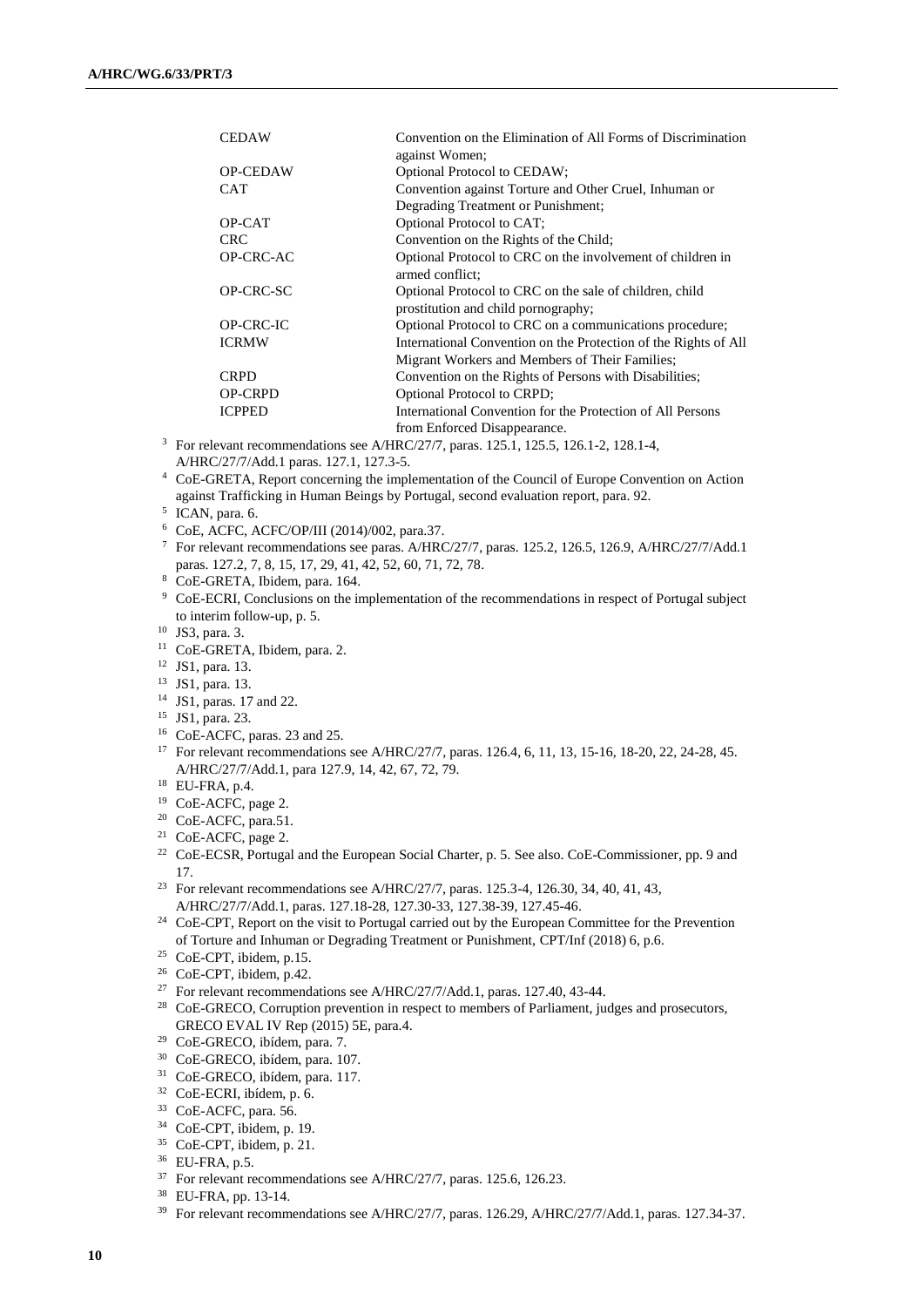- CoE-GRETA, Ibidem, paras. 137 and 141.
- CoE-GRETA, Ibidem, para. 45.
- CoE-GRETA, Ibidem, para. 2.
- CoE-GRETA, Ibidem, para. 114.
- CoE-GRETA, Ibidem, para. 46.
- JS1, paras. 20-22.
- CoE-GRETA, Ibidem, para. 94.
- LMPT, para 7.
- For relevant recommendations see A/HRC/27/7/Add.1, paras. 127.47-51.
- EU-FRA, p.6.
- EU-FRA, p.6.
- EU-FRA, p.9.
- For relevant recommendations see A/HRC/27/7, paras. 126.10-12, A/HRC/27/7/Add.1, paras. 127.54 and 77.
- EU-FRA, p.12.
- CoE-ECSR, Ibidem, p. 5.
- CoE-GRETA, Ibidem, para. 14.
- CoE-GRETA, Ibidem, para. 67.
- CoE-GRETA, Ibidem, para. 77.
- CoE-ECSR, Ibidem, p. 5.
- For relevant recommendations see A/HRC/27/7/Add.1, paras. 127.56 and 61.
- CoE-ECSR, Ibidem, p. 5.
- CoE-ECSR, Ibidem, p. 5.
- For relevant recommendations see A/HRC/27/7/Add.1, paras. 127.53, 55, 57-59, 62, 63, 76.
- JS1, para. 5.
- EU-FRA, p.5.
- CoE-ECSR, Ibidem, p. 7.
- CoE-ACFC, para. 14.
- CoE-Commissioner, p. 3.
- CoE-Commissioner, p.3.
- CoE-Commissioner, p.3.
- For relevant recommendations see A/HRC/27/7, paras. 126.54.
- CoE-CPT, ibidem, p.7.
- CoE-CPT, ibidem, p.8.
- JS2, para. 5.
- JS2, para. 41.
- For relevant recommendations see see A/HRC/27/7, paras. 126.3, 56-58. A/HRC/27/7/Add.1, paras.127.6, 16, 66, 68-70.
- CoE-GRETA, para. 89.
- CoE-ACFC, para. 78.
- EU-FRA, p.7.
- CoE-Commissioner, p. 3.
- CoE-ECSR, Ibidem, p. 6.
- <sup>81</sup> For relevant recommendations see A/HRC/27/7, paras. 126.7-8, 10, 31-33, 35-38.
- CoE-ACFC, para. 40.
- <sup>83</sup> For relevant recommendations see A/HRC/27/7, paras. A/HRC/27/7, paras. 126.60, A/HRC/27/7/Add.1, paras.127.6, 55-56, 63-65, 75.
- EU-FRA, p.9.
- CoE-Commissioner, p. 3.
- JS1, para. 10.
- JS1, para. 22.
- 88 The Lanzarote Committee is the body monitoring the application of the Council of Europe Convention on Protection of Children against Sexual Exploitation and Sexual Abuse, also known as "the Lanzarote Convention".
- CoE page 7.
- CoE-GRETA, Ibidem, para. 85.
- CoE-GRETA, Ibidem, p. 128.
- <sup>92</sup> For relevant recommendations see see A/HRC/27/7/Add.1, paras.127.62 and 71.
- EU-FRA, p.15.
- EU-FRA, p.5.
- EU-FRA, p.6.
- EU-FRA, p.7.
- <sup>97</sup> For relevant recommendations see see A/HRC/27/7, paras. 126.14, 22, 46-49, 50-58. A/HRC/27/7/Add.1, paras.127.73-74.